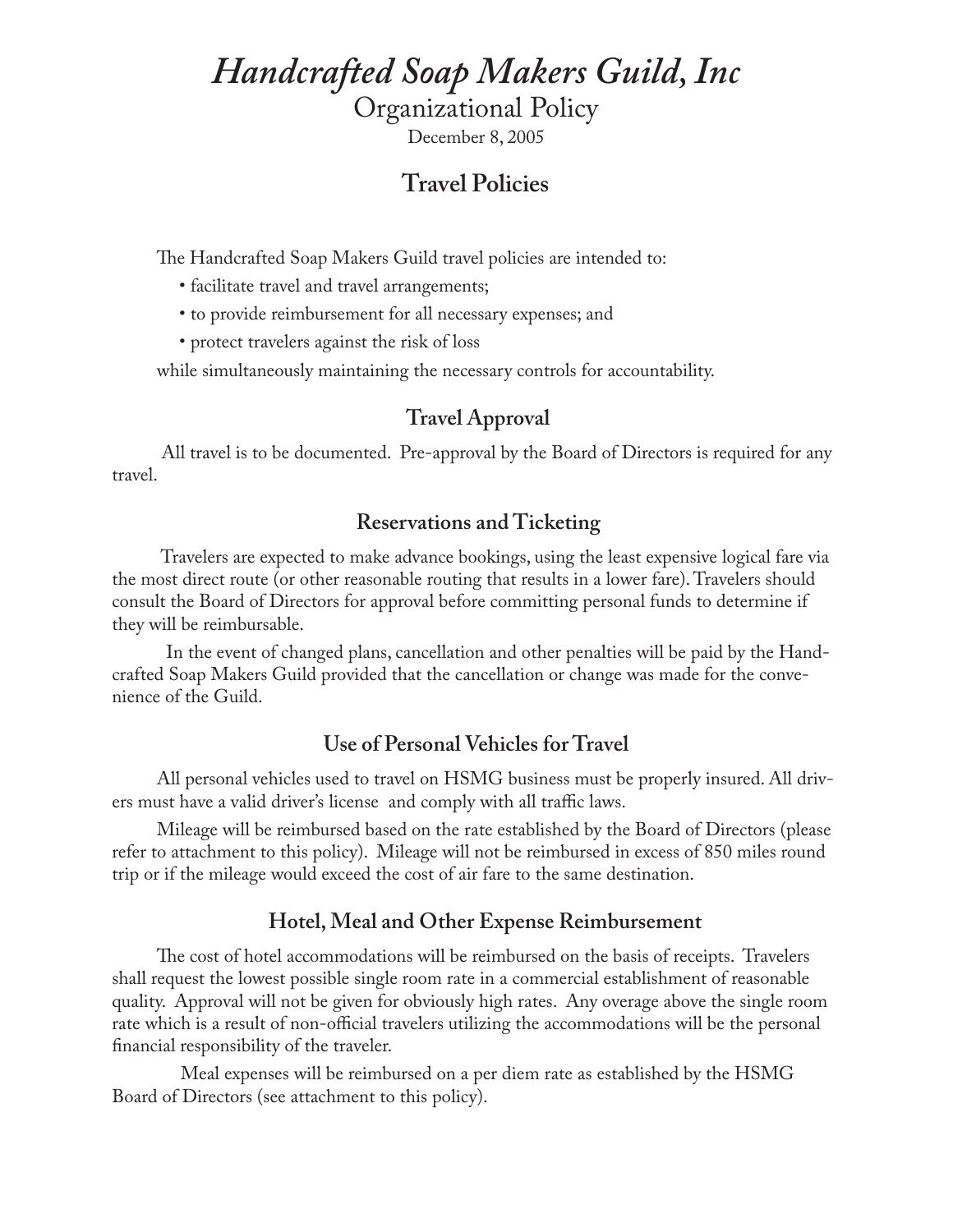Travelers are not required to provide individual meal receipts or to show a per meal breakdown for daily travel. The daily per diem will be prorated for a partial day's travel.

HSMG funds may not be used for the purchase of alcoholic beverages or additional flight insurance.

## **Travel with Spouses, Partners or Guests**

The HSMG will not reimburse any expenses incurred on behalf of Spouses, Partners or Guests who are not also themselves serving on behalf of the HSMG. Travelers will be careful to maintain a record of individual expenses. Likewise, airfare or any other travel expense that is directly billed to the HSMG should not include expenses for spouses, partners or guests.

## **Reimbursements**

All receipts must be submitted within 60 (sixty) days from the date of travel for reimbursement of expenses.

## **Hotel, Meal, Mileage Rate and Other Specific Reimbursements**

The approved rates for hotels, meals, mileage for the use of personal vehicles and any other rates will be specified in an attachment to this policy. A schedule of current reimbursement rates will be provided to the management office and all committee chairs of the HSMG. It is the responsibility of the committee chairs to insure that all persons traveling on behalf of the HSMG are made aware of the policies and procedures outlined above.

## **Exceptions**

Any exceptions to these policies must be presented to the Board of Directors in writing. Approval of any exceptions require a majority vote of the HSMG Board of Directors.

Written by Policies, Procedures and Bylaws Committee

Approved by the

 Board of Directors December 8, 2005